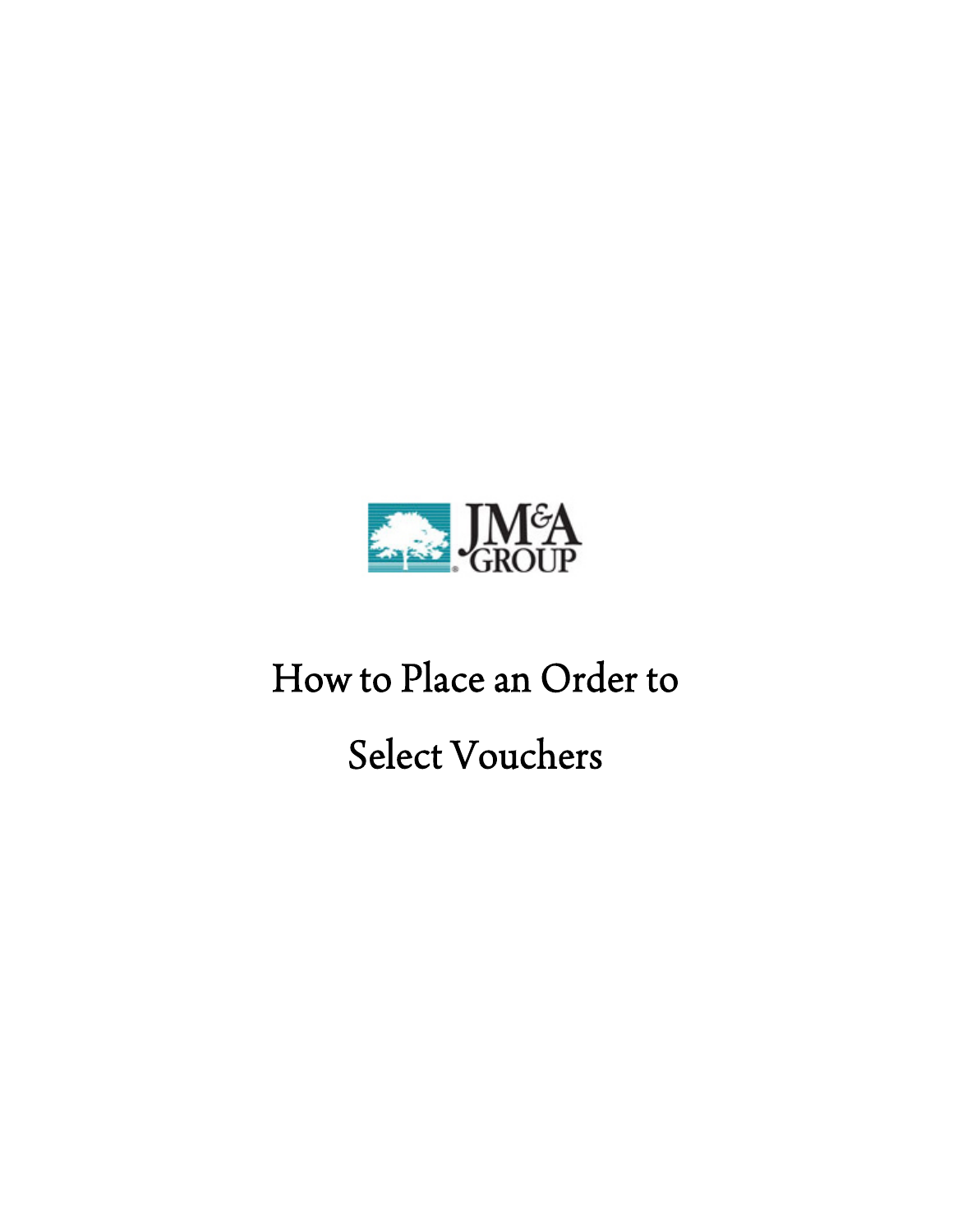1. You may access the Voucher Portal via SalesConnect. There you will find a link for **'Voucher Portal'** under the 'Links to do my job' navigation bar.

| Home                     | Leads                      | <b>Accounts/Dealers</b>                                        | <b>Opportunities</b> | <b>Deal Proposals</b> | Contacts | Cases | <b>Reports</b> | <b>Dashboards</b> | <b>Sp</b> |
|--------------------------|----------------------------|----------------------------------------------------------------|----------------------|-----------------------|----------|-------|----------------|-------------------|-----------|
|                          | <b>Messages and Alerts</b> |                                                                |                      |                       |          |       |                |                   |           |
|                          |                            |                                                                |                      |                       |          |       |                |                   |           |
|                          |                            |                                                                |                      |                       |          |       |                |                   |           |
| <b>Create New</b>        |                            |                                                                |                      |                       |          |       |                |                   |           |
|                          |                            |                                                                |                      |                       |          |       |                |                   |           |
| <b>Shortcut</b>          |                            |                                                                |                      |                       |          |       |                |                   |           |
|                          | A Unresolved Items         |                                                                |                      |                       |          |       |                |                   |           |
|                          |                            |                                                                |                      |                       |          |       |                |                   |           |
| <b>Recent Items</b>      |                            |                                                                |                      |                       |          |       |                |                   |           |
|                          | No records to display      |                                                                |                      |                       |          |       |                |                   |           |
|                          |                            |                                                                |                      |                       |          |       |                |                   |           |
|                          | Links to do my job         |                                                                |                      |                       |          |       |                |                   |           |
|                          |                            | Account Development Manual                                     |                      |                       |          |       |                |                   |           |
| <b>Deal Proposal</b>     |                            |                                                                |                      |                       |          |       |                |                   |           |
|                          |                            | <b>Field Support Resource Materials</b>                        |                      |                       |          |       |                |                   |           |
|                          | Form/Material Bulk Update  |                                                                |                      |                       |          |       |                |                   |           |
| Wizard                   |                            |                                                                |                      |                       |          |       |                |                   |           |
|                          | JM&A Group Store           |                                                                |                      |                       |          |       |                |                   |           |
| <b>NCP Reporting</b>     |                            |                                                                |                      |                       |          |       |                |                   |           |
| <b>Voucher Portal</b>    |                            |                                                                |                      |                       |          |       |                |                   |           |
|                          | <b>PDC Enrollments</b>     |                                                                |                      |                       |          |       |                |                   |           |
|                          | PDC Seminar Request Form   |                                                                |                      |                       |          |       |                |                   |           |
| Sales Tracker            |                            |                                                                |                      |                       |          |       |                |                   |           |
| <b>T&amp;E Reporting</b> |                            |                                                                |                      |                       |          |       |                |                   |           |
| The Hub                  |                            |                                                                |                      |                       |          |       |                |                   |           |
|                          | Kia CPO Incentives         |                                                                |                      |                       |          |       |                |                   |           |
|                          | Volvo VIP Incentives       |                                                                |                      |                       |          |       |                |                   |           |
| <b>Dealer Portal</b>     |                            |                                                                |                      |                       |          |       |                |                   |           |
| <b>JM&amp;A Portal</b>   |                            |                                                                |                      |                       |          |       |                |                   |           |
|                          |                            | Retail Ready Resources Portal<br>Competitor Information Portal |                      |                       |          |       |                |                   |           |
|                          |                            |                                                                |                      |                       |          |       |                |                   |           |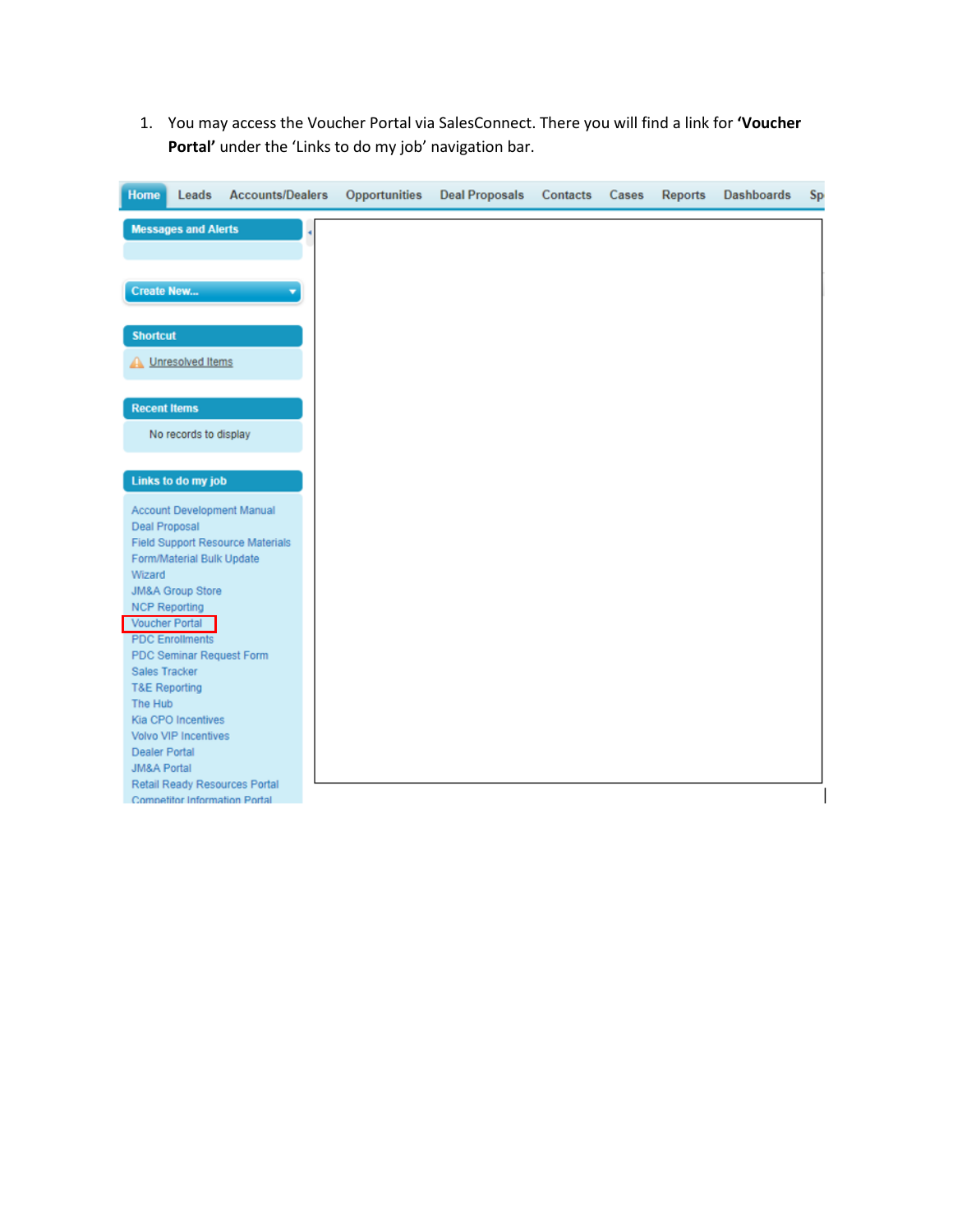2. Once you log to the voucher portal, click on your desired category.

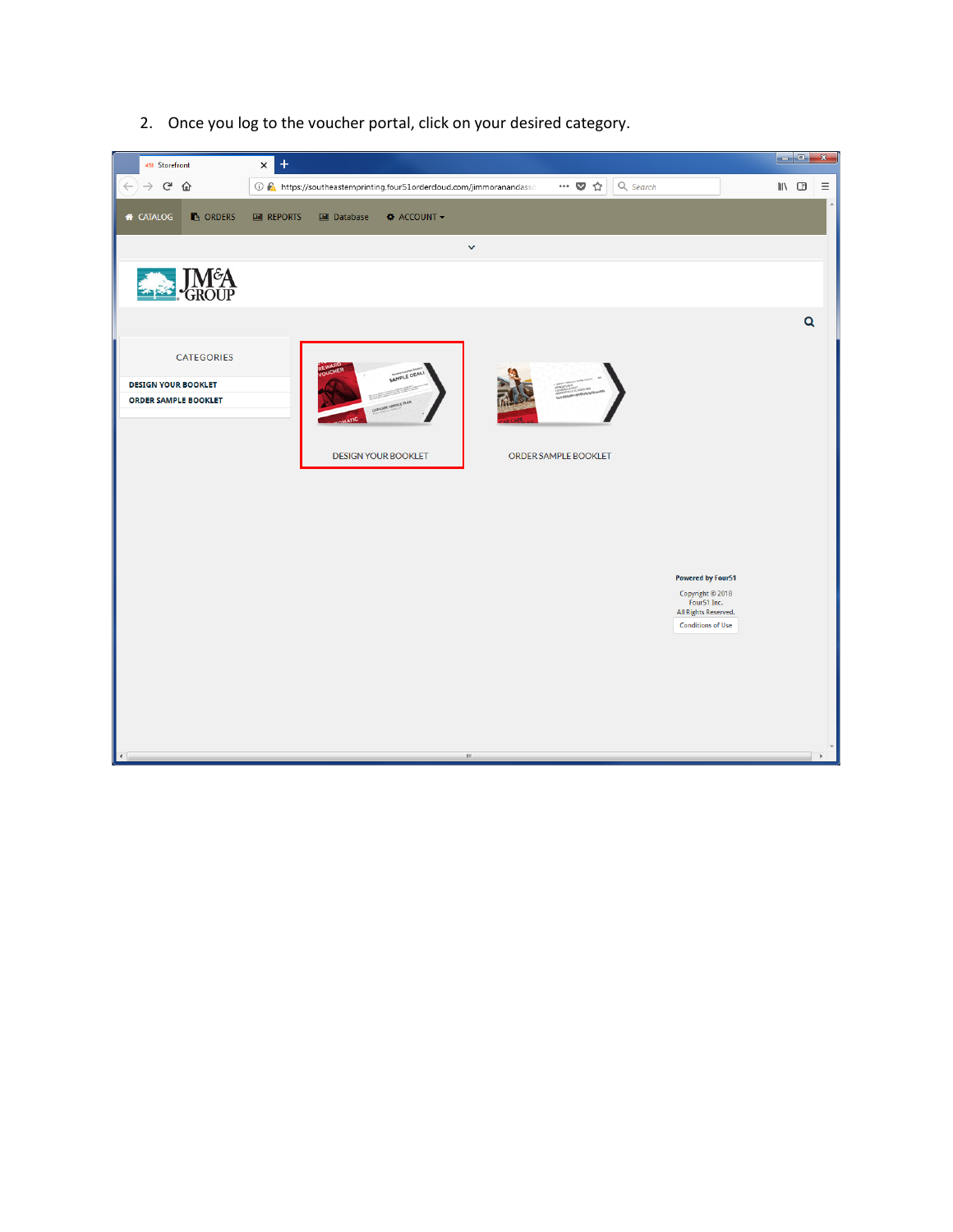

3. Select desired item from provided options.



Select Kit products if dealer wants common vouchers across multiple programs.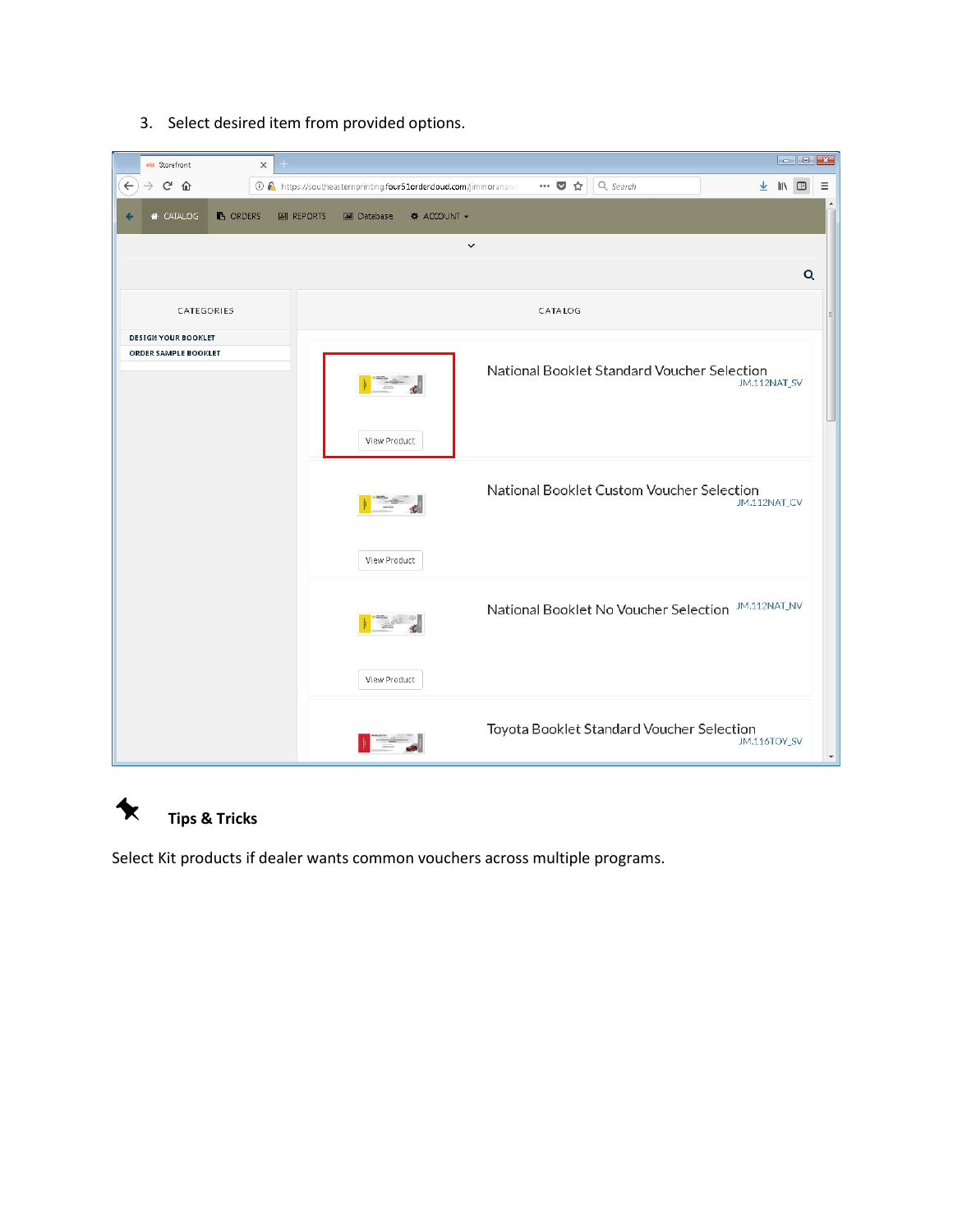

4. Click the **'Create New'** button to customize your selected option.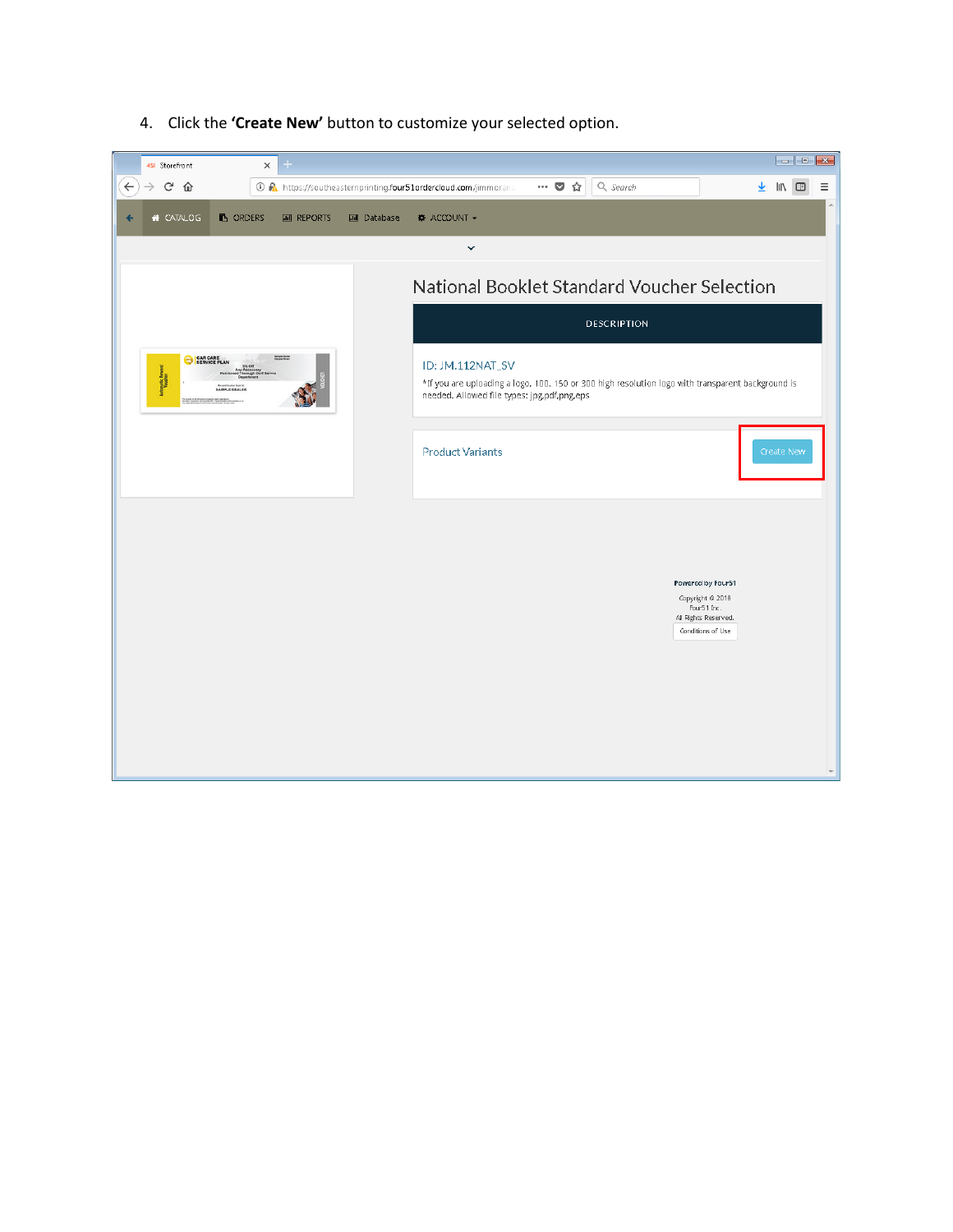5. If you have a high resolution logo that you would like to place in the voucher instead of dealer's address, you may upload it at this time by clicking the **'Upload File'** button. Otherwise, dealer address will appear in its place.

**Important Note:** 100, 150 or 300 high resolution logo with transparent background is needed. Allowed file types are: jpg, pdf, png, eps

|                      | 451 Storefront                                                       |                 | $\pm$<br>$\boldsymbol{\mathsf{x}}$ |                     |                    |                                                                                     |          | $\begin{array}{ c c c }\n\hline\n- & \n\end{array}$ $\begin{array}{ c c }\nX\n\end{array}$ |          |  |
|----------------------|----------------------------------------------------------------------|-----------------|------------------------------------|---------------------|--------------------|-------------------------------------------------------------------------------------|----------|--------------------------------------------------------------------------------------------|----------|--|
| $\leftarrow$         | $\rightarrow$ $C$ $\hat{\mathbf{u}}$                                 |                 |                                    |                     |                    | ① A https://southeasternprinting.four51ordercloud.com/jimmoranandassociates ∨ … ♥ ☆ | Q Search | $III$ $\Box$                                                                               | $\equiv$ |  |
|                      | <b>A</b> CATALOG                                                     | <b>B</b> ORDERS | <b>M</b> REPORTS                   | <b>III</b> Database | <b>C</b> ACCOUNT - |                                                                                     |          |                                                                                            |          |  |
|                      |                                                                      |                 |                                    |                     |                    | $\checkmark$                                                                        |          |                                                                                            |          |  |
|                      |                                                                      |                 |                                    |                     |                    | <b>CREATE NEW</b>                                                                   |          |                                                                                            |          |  |
|                      | <b>DEALERLOGO:</b>                                                   |                 |                                    |                     |                    |                                                                                     |          |                                                                                            |          |  |
|                      | <b>≛</b> Upload File                                                 |                 |                                    |                     |                    |                                                                                     |          |                                                                                            |          |  |
|                      | Click the 'Upload File' button to upload                             |                 |                                    |                     |                    |                                                                                     |          |                                                                                            |          |  |
|                      | high resolution logo with transparent<br>background.                 |                 |                                    |                     |                    |                                                                                     |          |                                                                                            |          |  |
|                      | Allowed File Types: jpg.pdf,png,eps                                  |                 |                                    |                     |                    |                                                                                     |          |                                                                                            |          |  |
|                      |                                                                      |                 |                                    |                     |                    |                                                                                     |          |                                                                                            |          |  |
|                      | <b>Dealer</b> (Start typing to find a dealer.)<br>$\pmb{\mathsf{Q}}$ |                 |                                    |                     |                    |                                                                                     |          |                                                                                            |          |  |
|                      |                                                                      |                 |                                    |                     |                    |                                                                                     |          |                                                                                            |          |  |
| $\mathcal{C}$        | <b>Select Service 1</b>                                              |                 | $\overline{\phantom{a}}$           |                     |                    |                                                                                     |          |                                                                                            |          |  |
|                      | <b>Select Service 2</b>                                              |                 |                                    |                     |                    |                                                                                     |          |                                                                                            |          |  |
| $\overrightarrow{a}$ |                                                                      |                 | $\blacktriangledown$               |                     |                    |                                                                                     |          |                                                                                            |          |  |
|                      | <b>Select Service 3</b>                                              |                 |                                    |                     |                    |                                                                                     |          |                                                                                            |          |  |
| $\mathcal{Q}$        |                                                                      |                 | ۰                                  |                     |                    |                                                                                     |          |                                                                                            |          |  |
|                      | <b>Select Service 4</b>                                              |                 |                                    |                     |                    |                                                                                     |          |                                                                                            |          |  |
| $\mathbb{Z}$         |                                                                      |                 | $\blacktriangledown$               |                     |                    |                                                                                     |          |                                                                                            |          |  |
|                      | <b>Select Service 5</b>                                              |                 |                                    |                     |                    |                                                                                     |          |                                                                                            |          |  |
| $\overrightarrow{G}$ |                                                                      |                 | $\blacktriangledown$               |                     |                    |                                                                                     |          |                                                                                            |          |  |
| $\mathbb{Z}$         | <b>Select Service 6</b>                                              |                 |                                    |                     |                    |                                                                                     |          |                                                                                            |          |  |
|                      |                                                                      |                 | $\blacktriangledown$               |                     |                    |                                                                                     |          |                                                                                            |          |  |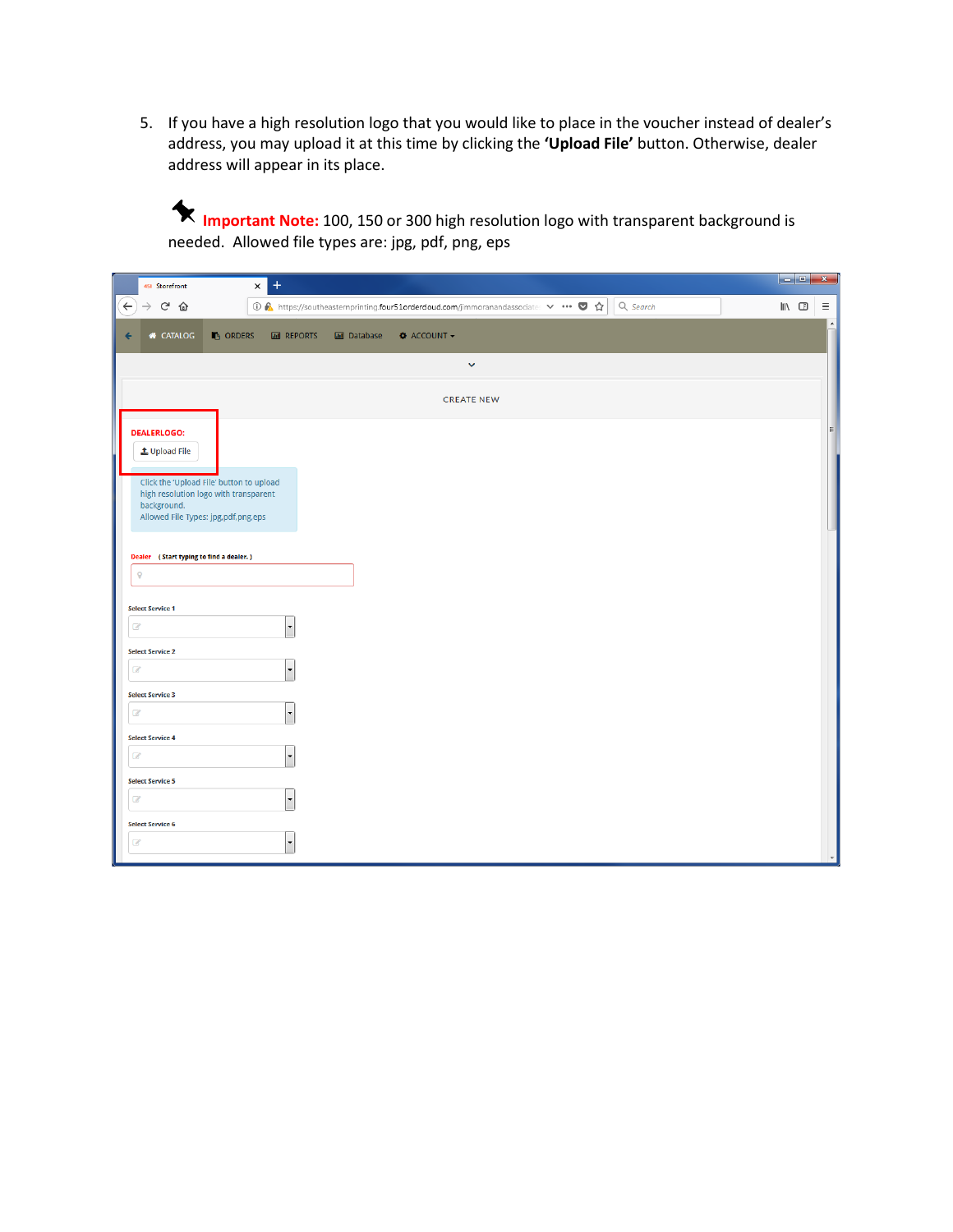| $+$<br>$\times$<br>451 Storefront                                                                                                  | lo e L<br>$\mathbf{x}$                                      |
|------------------------------------------------------------------------------------------------------------------------------------|-------------------------------------------------------------|
| $\mathbf{G}$<br>$\leftarrow$<br>$\rightarrow$<br>企<br><b>1 2</b> https://southeasternprinting.four51ordercloud.com/jimmoranandasso | … ◎ ☆<br>Q Search<br>$\mathbb{I} \setminus \mathbb{I}$<br>Ξ |
| <b>A</b> CATALOG<br><b>B</b> ORDERS<br><b>M</b> REPORTS<br><b>M</b> Database                                                       | <b># ACCOUNT -</b>                                          |
|                                                                                                                                    | $\checkmark$                                                |
|                                                                                                                                    | <b>CREATE NEW</b>                                           |
| <b>DEALERLOGO:</b>                                                                                                                 |                                                             |
| Toyota-logo.pdf<br>Replace Delete                                                                                                  |                                                             |
|                                                                                                                                    |                                                             |
| Dealer (Start typing to find a dealer.)<br>946                                                                                     |                                                             |
|                                                                                                                                    |                                                             |
| 37240 - Ferrari Maserati of Las Vegas<br>S<br>34146 - Pep Boys Store 1782                                                          |                                                             |
| 34898 - Pep Boys Store 1804                                                                                                        |                                                             |
| 34909 - Pep Boys Store 1811                                                                                                        |                                                             |
| s<br>45204 - Pep Boys Store 1822                                                                                                   |                                                             |
| 45212 - Pep Boys Store 1837                                                                                                        |                                                             |
| 45246 - LaFontaine Kia of Ann Arbor                                                                                                |                                                             |
| s<br>37246 - Lindsay Volvo Cars of Alexandria                                                                                      |                                                             |
| 45249 - Findlay Volvo Cars Las Vegas                                                                                               |                                                             |
| 34943 - Hare Honda<br>s                                                                                                            |                                                             |
|                                                                                                                                    |                                                             |
| $\overline{a}$<br>$\overline{\phantom{a}}$                                                                                         |                                                             |
| <b>Select Service 5</b>                                                                                                            |                                                             |
| $\sigma$<br>$\blacktriangledown$                                                                                                   |                                                             |
| <b>Select Service 6</b>                                                                                                            |                                                             |
| $\overline{d}$<br>$\blacktriangledown$                                                                                             |                                                             |
| <b>Select Service 7</b>                                                                                                            |                                                             |
| $\overrightarrow{d}$                                                                                                               |                                                             |
| <b>Select Service 8</b>                                                                                                            |                                                             |
|                                                                                                                                    |                                                             |

6. Search for Dealer by entering the dealer number or dealer name in the **'Dealer'** search field.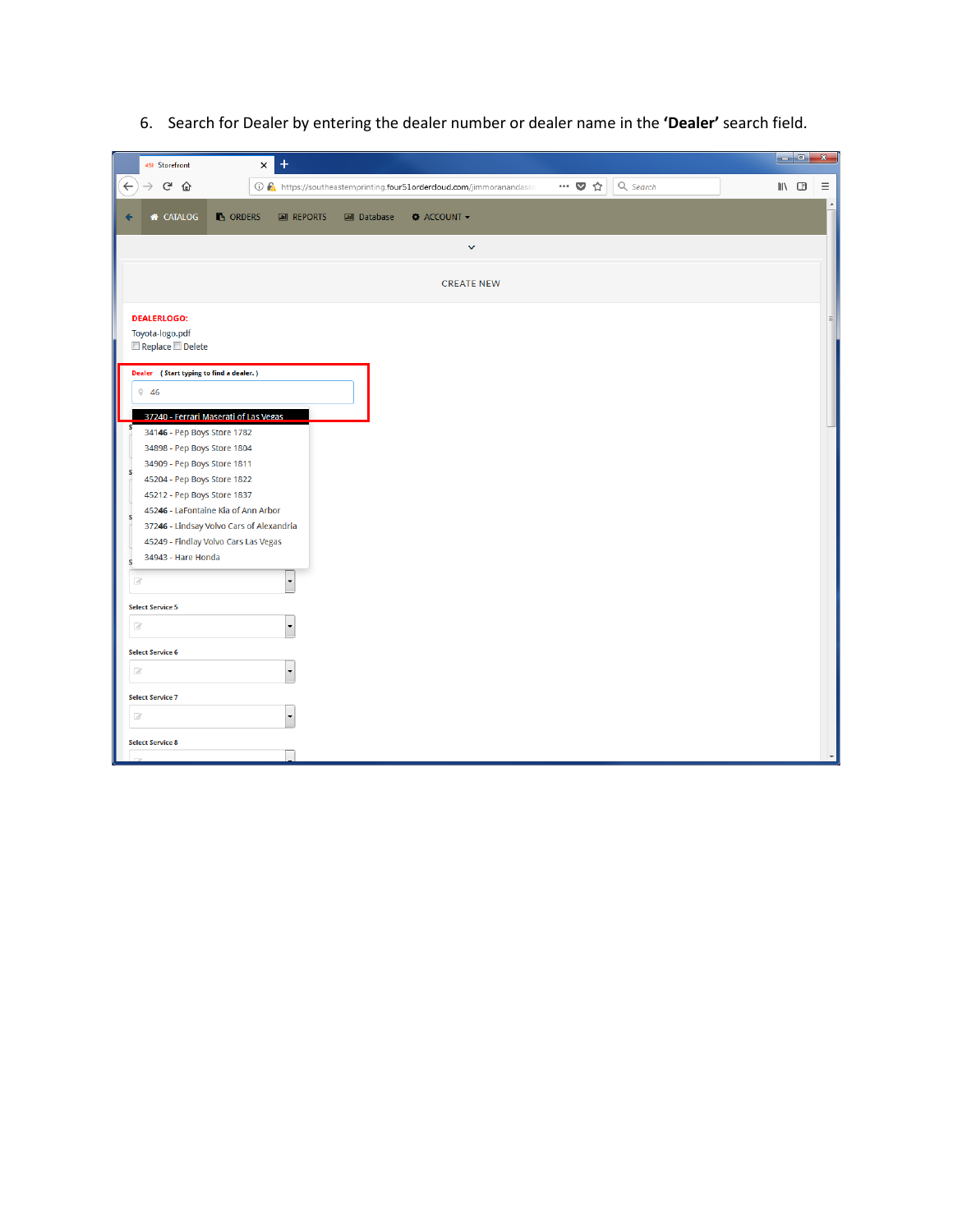7. Select desired voucher services and values from provided **'Select Service'** and **'Value Discount'** options.

| ati Storefront                                               | $\ddot{}$<br>$\times$ |                       |                                                                      |                                                    |           | $-10 - K_{\rm BH}$ |          |
|--------------------------------------------------------------|-----------------------|-----------------------|----------------------------------------------------------------------|----------------------------------------------------|-----------|--------------------|----------|
| $\leftarrow$<br>$\rightarrow$ $C$ $\Omega$                   |                       |                       | 4 P. https://southeastemprinting.fourS1orderdoud.com/jimmoranandase  | $\cdots \; \mathbf{\nabla} \; \; \mathbf{\hat{w}}$ | Q. Search | $M \Box$           | $\equiv$ |
| <b>A CATALOG</b><br><b>C</b> ORDERS<br>é                     | <b>EN REPORTS</b>     | <b>Gill</b> Database  | <b>O</b> ACCOUNT -                                                   |                                                    |           |                    |          |
|                                                              |                       |                       |                                                                      |                                                    |           |                    |          |
|                                                              |                       |                       | $\checkmark$                                                         |                                                    |           |                    |          |
|                                                              |                       |                       |                                                                      |                                                    |           |                    |          |
|                                                              |                       |                       | <b>CREATE NEW</b>                                                    |                                                    |           |                    |          |
| <b>DEALERLOGO:</b>                                           |                       |                       |                                                                      |                                                    |           |                    |          |
| Toyota-logo.pdf                                              |                       |                       |                                                                      |                                                    |           |                    |          |
| $\Box$ Replace $\Box$ Delete                                 |                       |                       |                                                                      |                                                    |           |                    |          |
| Dealer (Start typing to find a dealer.)                      |                       |                       |                                                                      |                                                    |           |                    |          |
| 9 37240 - Ferrari Maserati of Las Vegas                      |                       |                       |                                                                      |                                                    |           |                    |          |
| Select Service 1                                             |                       |                       |                                                                      |                                                    |           |                    |          |
| u                                                            | ٠                     |                       |                                                                      |                                                    |           |                    |          |
|                                                              |                       |                       |                                                                      |                                                    |           |                    |          |
| Tre Rotation                                                 |                       |                       |                                                                      |                                                    |           |                    |          |
| Accessory Discount<br>Air Filter Discount                    |                       |                       |                                                                      |                                                    |           |                    |          |
| Windshield Wiper Blade Discount                              |                       |                       |                                                                      |                                                    |           |                    |          |
| Air Conditioning Service<br>Wheel Algnment Discount          |                       |                       |                                                                      |                                                    |           |                    |          |
| Wheel Balance Discount                                       |                       |                       |                                                                      |                                                    |           |                    |          |
| Cabin Air Filter Discount<br>Fuel Injection Discount         |                       |                       |                                                                      |                                                    |           |                    |          |
| <b>Brake Flush Discount</b>                                  |                       |                       |                                                                      |                                                    |           |                    |          |
| Cooling System Service<br>Repair Discount                    |                       |                       |                                                                      |                                                    |           |                    |          |
| Transmission Service Discount                                |                       |                       |                                                                      |                                                    |           |                    |          |
| Transmission Flush Discount                                  |                       |                       |                                                                      |                                                    |           |                    |          |
| Recommended Service Discount<br>Front Brake Service Discount |                       |                       |                                                                      |                                                    |           |                    |          |
| Fuel Induction Service Discount                              |                       |                       |                                                                      |                                                    |           |                    |          |
| Lube Of & Fiter Discount<br>Timing Belt Discount             |                       |                       |                                                                      |                                                    |           |                    |          |
|                                                              |                       |                       |                                                                      |                                                    |           |                    |          |
|                                                              |                       |                       |                                                                      |                                                    |           |                    |          |
|                                                              |                       |                       |                                                                      |                                                    |           |                    |          |
| storefront                                                   | $^{+}$<br>$\times$    |                       |                                                                      |                                                    |           | $-1$ $-1$          |          |
| $C$ $\Omega$<br>$\leftarrow$<br>$\rightarrow$                |                       |                       | 10 A https://southeasternprinting.four51orderdoud.com/jimmoranandass | … 5 ☆ Q Search                                     |           | $M \Box$           | $\equiv$ |
|                                                              |                       |                       |                                                                      |                                                    |           |                    |          |
| <b>W</b> CATALOG<br><b>C</b> ORDERS<br>÷                     | <b>EN REPORTS</b>     | <b>IM Database</b>    | O ACCOUNT -                                                          |                                                    |           |                    |          |
|                                                              |                       |                       | $\checkmark$                                                         |                                                    |           |                    |          |
|                                                              |                       |                       |                                                                      |                                                    |           |                    |          |
|                                                              |                       |                       | <b>CREATE NEW</b>                                                    |                                                    |           |                    |          |
|                                                              |                       |                       |                                                                      |                                                    |           |                    |          |
| <b>DEALERLOGO:</b><br>Toyota-logo.pdf                        |                       |                       |                                                                      |                                                    |           |                    |          |
| Replace Delete                                               |                       |                       |                                                                      |                                                    |           |                    |          |
| Dealer (Start typing to find a dealer.)                      |                       |                       |                                                                      |                                                    |           |                    |          |
| 9 37240 - Ferrari Maserati of Las Vegas                      |                       |                       |                                                                      |                                                    |           |                    |          |
|                                                              |                       |                       |                                                                      |                                                    |           |                    |          |
| Select Service 1                                             |                       | <b>Value Discount</b> |                                                                      |                                                    |           |                    |          |
| Tire Rotation                                                | $\ddot{\phantom{0}}$  | F \$5 Off             | Į,                                                                   |                                                    |           |                    |          |
| Select Service 2                                             |                       | No Charge             |                                                                      |                                                    |           |                    |          |
| œ                                                            | $\cdot$<br>\$5 Off    |                       |                                                                      |                                                    |           |                    |          |
| Select Service 3                                             | \$10 Off<br>$1 - 0$   |                       |                                                                      |                                                    |           |                    |          |
| l Gr                                                         | $\cdot$<br>10% Off    |                       |                                                                      |                                                    |           |                    |          |
| Select Service 4                                             | 25% Off               | 20% Off               |                                                                      |                                                    |           |                    |          |
| œ.                                                           | $\cdot$               | 30% Off               |                                                                      |                                                    |           |                    |          |
| Select Service 5                                             |                       | 50% Off               |                                                                      |                                                    |           |                    |          |
| DC:                                                          |                       |                       |                                                                      |                                                    |           |                    |          |
| Select Service 6                                             | $\cdot$               |                       |                                                                      |                                                    |           |                    |          |
| $\alpha$                                                     |                       |                       |                                                                      |                                                    |           |                    |          |
|                                                              | $\ddot{\phantom{0}}$  |                       |                                                                      |                                                    |           |                    |          |
| Select Service 7                                             |                       |                       |                                                                      |                                                    |           |                    |          |
| ū.<br>Select Service &                                       | $\ddot{\phantom{0}}$  |                       |                                                                      |                                                    |           |                    |          |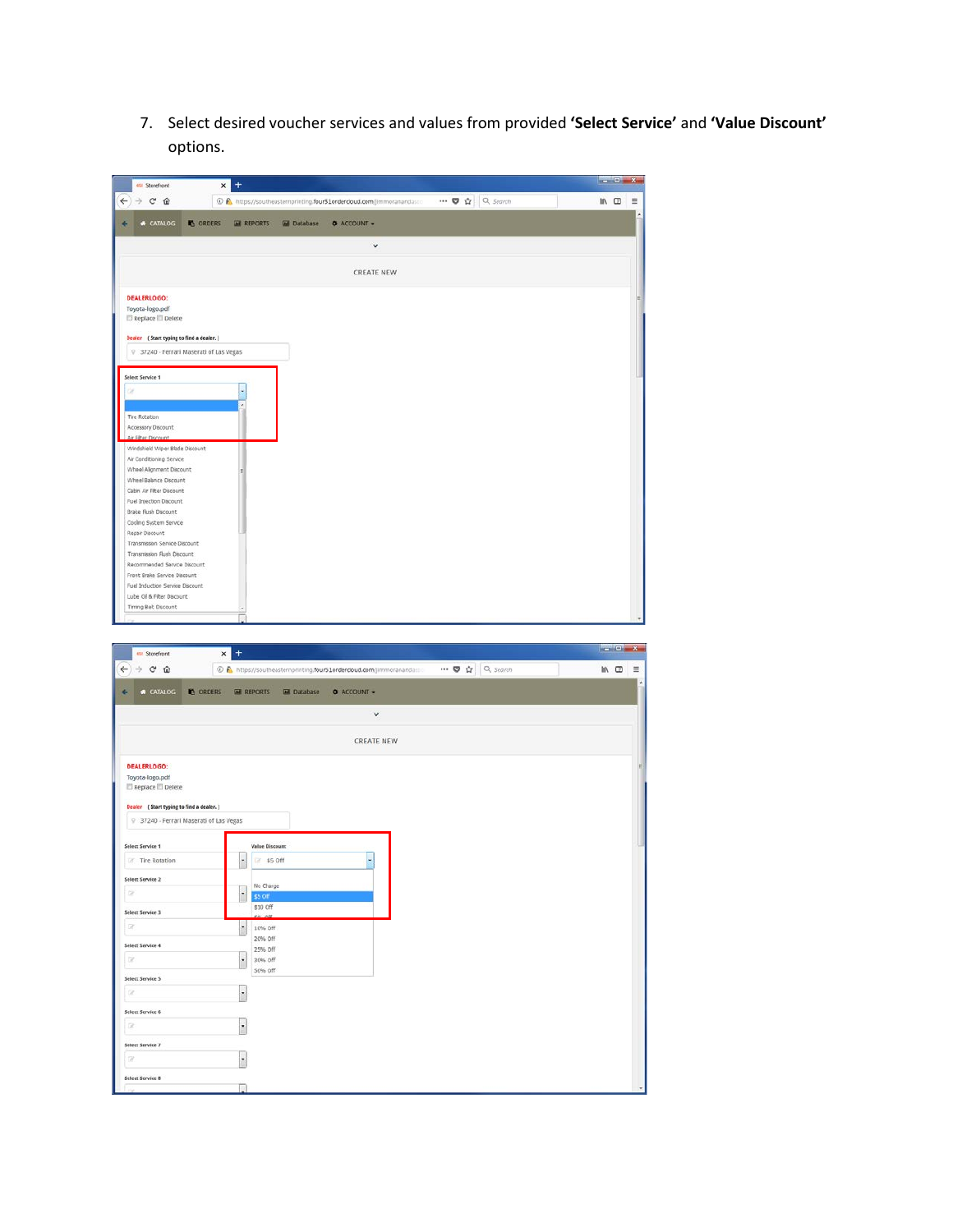| 451 Storefront                                 | $\pm$<br>$\times$        |                       |                                                                                         |                                                                |          |                                                  |                | o e . | $\mathbf{x}$ |
|------------------------------------------------|--------------------------|-----------------------|-----------------------------------------------------------------------------------------|----------------------------------------------------------------|----------|--------------------------------------------------|----------------|-------|--------------|
| $\leftarrow$<br>$C$ $\hat{w}$<br>$\rightarrow$ |                          |                       | <b>1</b> $\mathbf{h}$ https://southeasternprinting.four51ordercloud.com/jimmoranandasso | $\cdots\hspace{0.1cm} \heartsuit\hspace{0.1cm} \measuredangle$ | Q Search |                                                  | $\blacksquare$ |       | Ξ            |
| Air Conditioning Service                       | $\vert \cdot \vert$      | <b>8 5% Off</b>       | l v                                                                                     |                                                                |          |                                                  |                |       |              |
| <b>Select Service 14</b>                       |                          | <b>Value Discount</b> |                                                                                         |                                                                |          |                                                  |                |       |              |
| Front Brake Service Discount                   | $\overline{\phantom{a}}$ | <b>8</b> \$20 Off     | $\overline{\phantom{a}}$                                                                |                                                                |          |                                                  |                |       |              |
| <b>Select Service 15</b>                       |                          | <b>Value Discount</b> |                                                                                         |                                                                |          |                                                  |                |       |              |
| Repair Discount                                | $\overline{\phantom{a}}$ | <b>8</b> 10% Off      | $\overline{\phantom{a}}$                                                                |                                                                |          |                                                  |                |       |              |
| <b>Select Service 16</b>                       |                          | <b>Value Discount</b> |                                                                                         |                                                                |          |                                                  |                |       |              |
| Air Conditioning Service                       | $\overline{\phantom{a}}$ | 25% Off               |                                                                                         |                                                                |          |                                                  |                |       |              |
| <b>Select Service 17</b>                       |                          | <b>Value Discount</b> |                                                                                         |                                                                |          |                                                  |                |       |              |
| Fuel Induction Service Discount                | $\overline{\phantom{a}}$ | <b>8</b> 10% Off      | $\overline{\phantom{0}}$                                                                |                                                                |          |                                                  |                |       |              |
| <b>Select Service 18</b>                       |                          | <b>Value Discount</b> |                                                                                         |                                                                |          |                                                  |                |       |              |
| <b><i>Brake Flush Discount</i></b>             | $\overline{\phantom{0}}$ | <b>8</b> \$20 Off     | $\blacktriangledown$                                                                    |                                                                |          |                                                  |                |       |              |
| <b>Select Service 19</b>                       |                          | <b>Value Discount</b> |                                                                                         |                                                                |          |                                                  |                |       |              |
| <b>75 Timing Belt Discount</b>                 | $\overline{\phantom{a}}$ | <b>8 5% Off</b>       |                                                                                         |                                                                |          |                                                  |                |       |              |
| <b>Select Service 20</b>                       |                          | <b>Value Discount</b> |                                                                                         |                                                                |          |                                                  |                |       |              |
| Lube Oil & Filter Discount                     | $\overline{\phantom{a}}$ | <b>8</b> \$10 Off     |                                                                                         |                                                                |          |                                                  |                |       |              |
|                                                |                          |                       |                                                                                         |                                                                |          |                                                  |                |       |              |
|                                                |                          |                       |                                                                                         |                                                                |          |                                                  |                | SAVE  |              |
|                                                |                          |                       |                                                                                         |                                                                |          |                                                  |                |       |              |
|                                                |                          |                       |                                                                                         |                                                                |          |                                                  |                |       |              |
|                                                |                          |                       |                                                                                         |                                                                |          |                                                  |                |       |              |
|                                                |                          |                       |                                                                                         |                                                                |          | <b>Powered by Four51</b>                         |                |       |              |
|                                                |                          |                       |                                                                                         |                                                                |          | Copyright © 2018<br>Four51 Inc.                  |                |       |              |
|                                                |                          |                       |                                                                                         |                                                                |          | All Rights Reserved.<br><b>Conditions of Use</b> |                |       |              |
|                                                |                          |                       |                                                                                         |                                                                |          |                                                  |                |       |              |

8. Once you have completed your selected, scroll down and click the 'SAVE' button to continue.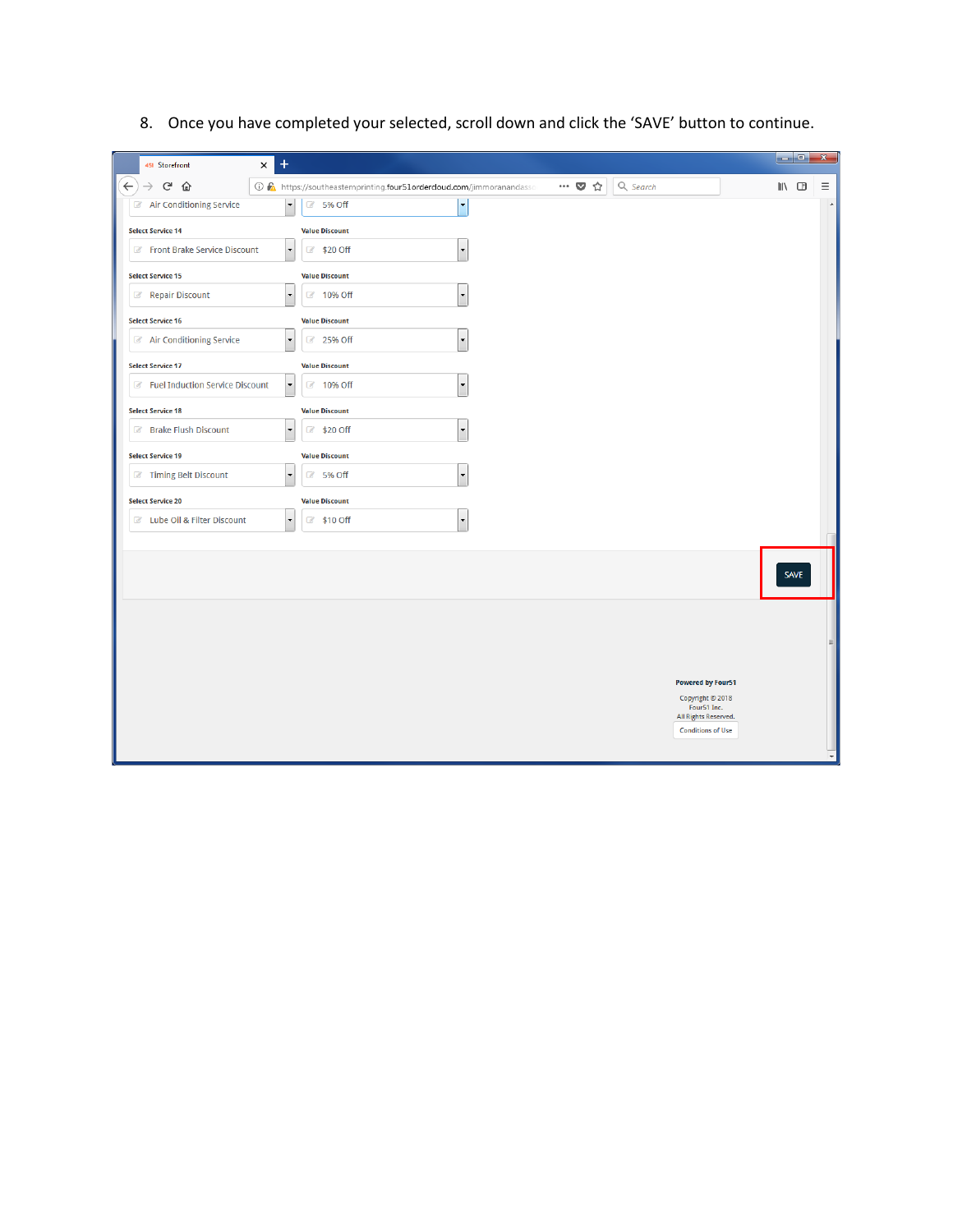

9. At this time please take a moment to review your selections by clicking the **'View PDF'** button.

**Tips & Tricks**

 $\blacklozenge$ 

You may save this PDF to send to others for additional review and approvals.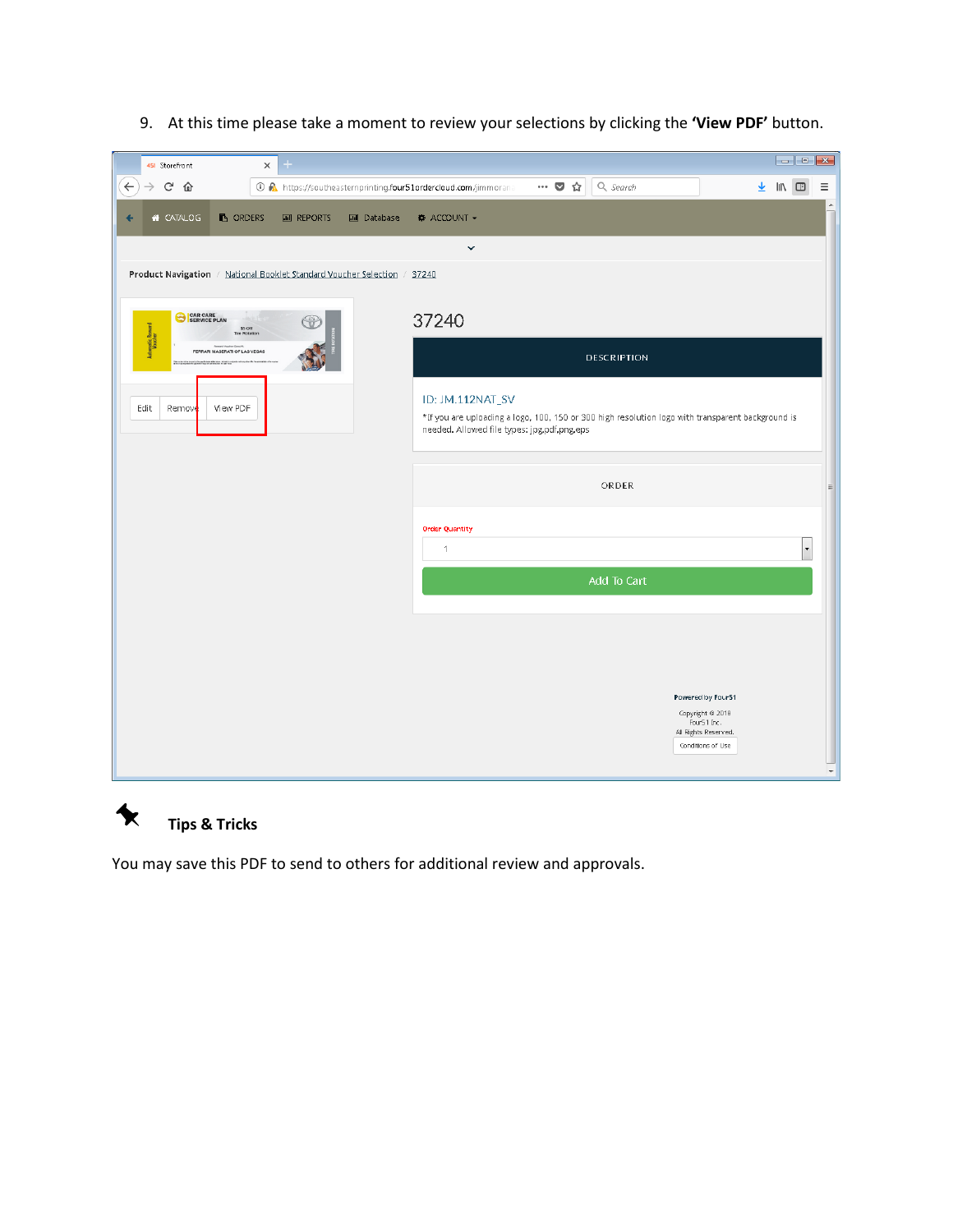

10. Click the **'Add To Cart'** button to continue.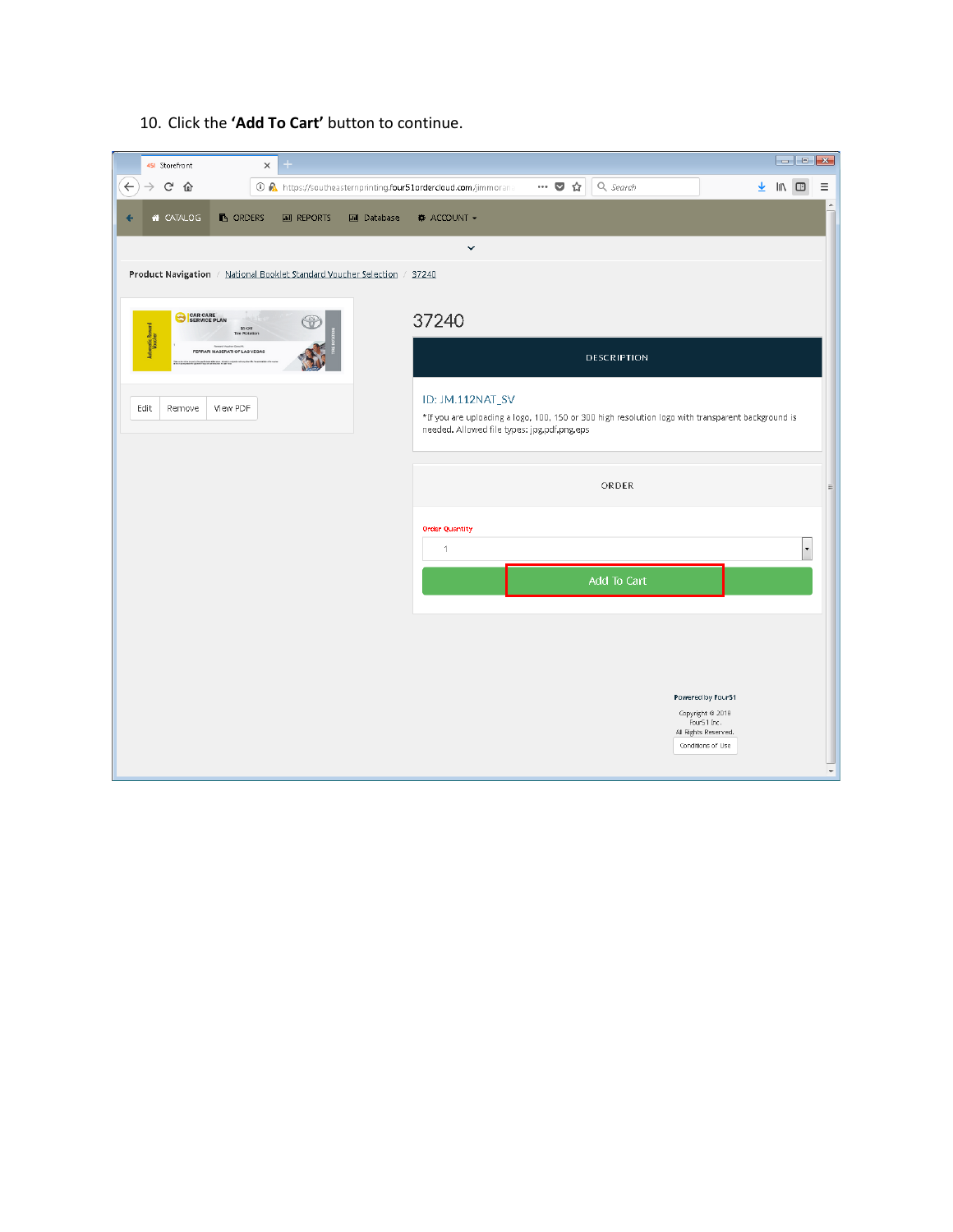11. If you have other items to add to your cart, click the **'continue shopping'** button. Otherwise, click the **'CHECK OUT'** button to continue.

|              | 451 Storefront                   |                          |                 | $\times$ | $+$              |                     |                                                                        |            |                       |   |          |                                                                                                   |   |                                                                  |   |
|--------------|----------------------------------|--------------------------|-----------------|----------|------------------|---------------------|------------------------------------------------------------------------|------------|-----------------------|---|----------|---------------------------------------------------------------------------------------------------|---|------------------------------------------------------------------|---|
| $\leftarrow$ | $\rightarrow$ $C$ $\hat{\omega}$ |                          |                 |          |                  |                     | <b>1 2</b> https://southeasternprinting.four51ordercloud.com/jimmorana |            | $\cdots \quad \nabla$ | ☆ | Q Search |                                                                                                   | 坐 | $\begin{array}{ccc} \text{III} & \text{II} & \equiv \end{array}$ |   |
| $\leftarrow$ | <b>A</b> CATALOG                 |                          | <b>B</b> ORDERS |          | <b>M</b> REPORTS | <b>III</b> Database | <b># ACCOUNT -</b>                                                     |            |                       |   |          |                                                                                                   |   |                                                                  |   |
|              |                                  |                          |                 |          |                  |                     | $\checkmark$                                                           |            |                       |   |          |                                                                                                   |   |                                                                  |   |
| Cart         |                                  |                          |                 |          |                  |                     |                                                                        |            |                       |   |          |                                                                                                   |   | $\Theta$                                                         |   |
|              |                                  |                          |                 |          |                  |                     | 1 ITEM IN YOUR CART                                                    |            |                       |   |          |                                                                                                   |   |                                                                  |   |
| $\mathbf{1}$ | Total Quantity 1                 | $\overline{\phantom{a}}$ |                 |          |                  |                     | JM.112NAT_SV - 37240<br>National Booklet Standard Voucher Selection    |            |                       |   |          |                                                                                                   |   |                                                                  | ۰ |
|              |                                  |                          |                 |          |                  |                     |                                                                        |            |                       |   |          |                                                                                                   |   |                                                                  |   |
|              |                                  |                          |                 |          |                  |                     |                                                                        |            |                       |   |          |                                                                                                   |   |                                                                  |   |
|              |                                  |                          |                 |          |                  |                     |                                                                        |            |                       |   |          | Powered by Four51<br>Copyright © 2018<br>Four51 Inc.<br>All Rights Reserved.<br>Conditions of Use |   |                                                                  |   |
|              |                                  |                          |                 |          |                  |                     |                                                                        |            |                       |   |          |                                                                                                   |   |                                                                  |   |
|              |                                  |                          |                 |          |                  |                     |                                                                        |            |                       |   |          |                                                                                                   |   |                                                                  |   |
|              |                                  | continue shopping        |                 |          |                  | cancel order        |                                                                        | save order |                       |   |          | CHECK OUT                                                                                         |   |                                                                  |   |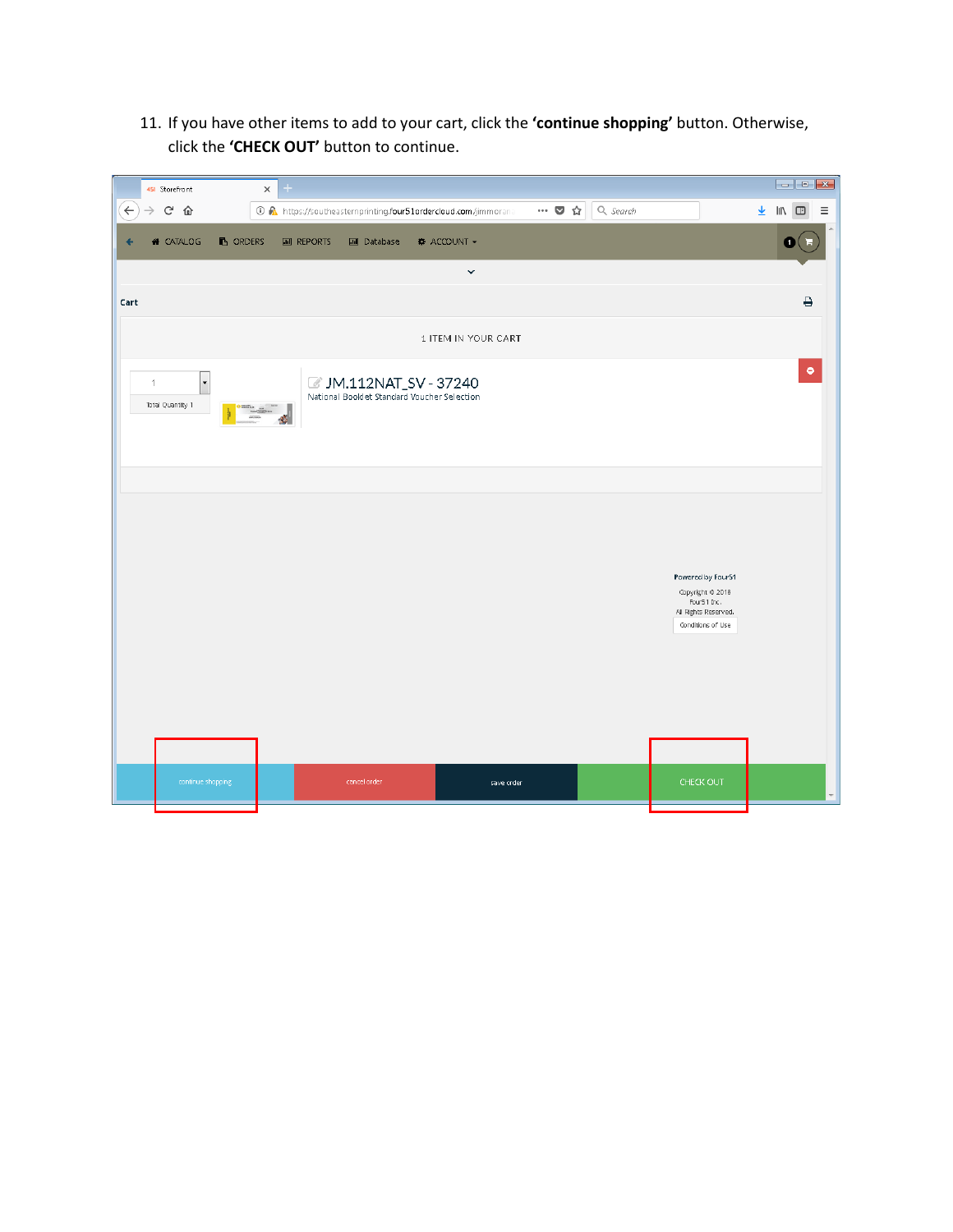12. **Shipping Address** – If sample book was ordered, click **'New Address'** button to enter shipping address, if no sample book was ordered, leave Southeastern Printing as Shipping Address.

| 451 Storefront                                                                                                            | $+$<br>$\times$                                                                    |                                             |                                               |
|---------------------------------------------------------------------------------------------------------------------------|------------------------------------------------------------------------------------|---------------------------------------------|-----------------------------------------------|
| $\leftarrow$<br>$\rightarrow$ $C$ $\hat{\omega}$                                                                          | <b>1 2</b> https://southeasternprinting.four51ordercloud.com/jimmorana             | Q Search<br>… ◎ ☆                           | 坐<br>$\qquad \qquad \blacksquare$<br>$\equiv$ |
| <b>4 CATALOG</b><br>$\leftarrow$                                                                                          | <b>B</b> ORDERS<br><b>III</b> Database<br><b># ACCOUNT -</b><br><b>III</b> REPORTS |                                             | 1                                             |
|                                                                                                                           | $\checkmark$                                                                       |                                             |                                               |
| ◔                                                                                                                         | ORDER                                                                              | CHECKOUT SUMMARY<br>$\overline{\mathbf{v}}$ |                                               |
| Α                                                                                                                         | SHIPPING FOR SAMPLE BOOK ORDERS ONLY                                               | Items<br>$\blacktriangle$                   | $\mathbf{1}$                                  |
|                                                                                                                           | New Address                                                                        | <b>O</b> Concerned About Security?          |                                               |
| <b>Shipping Address</b><br>9 Southeatern Printing                                                                         |                                                                                    |                                             |                                               |
| ulbiblivis imerular                                                                                                       |                                                                                    |                                             |                                               |
| đ.<br>Select                                                                                                              |                                                                                    | $\blacktriangledown$                        |                                               |
| Shipping Location<br>Southeatern Printing<br>Southeatern Printing<br>3601 SE Dixie Hwy<br>Stuart FL 34997<br>800-226-8221 |                                                                                    |                                             |                                               |
| Ø                                                                                                                         | <b>BILLING</b>                                                                     | $\overline{\mathbf{v}}$                     |                                               |
| $\mathbf 0$                                                                                                               | APPROVAL RULES                                                                     |                                             |                                               |
| $\bullet$                                                                                                                 | Please choose a Shipping Method                                                    |                                             |                                               |
|                                                                                                                           |                                                                                    |                                             |                                               |
| continue shopping                                                                                                         | cancel order<br>save order                                                         | A SUBMIT ORDER                              | $\overline{\phantom{a}}$                      |



Your saved addresses will remain on your account and they will appear in the dropdown for future use.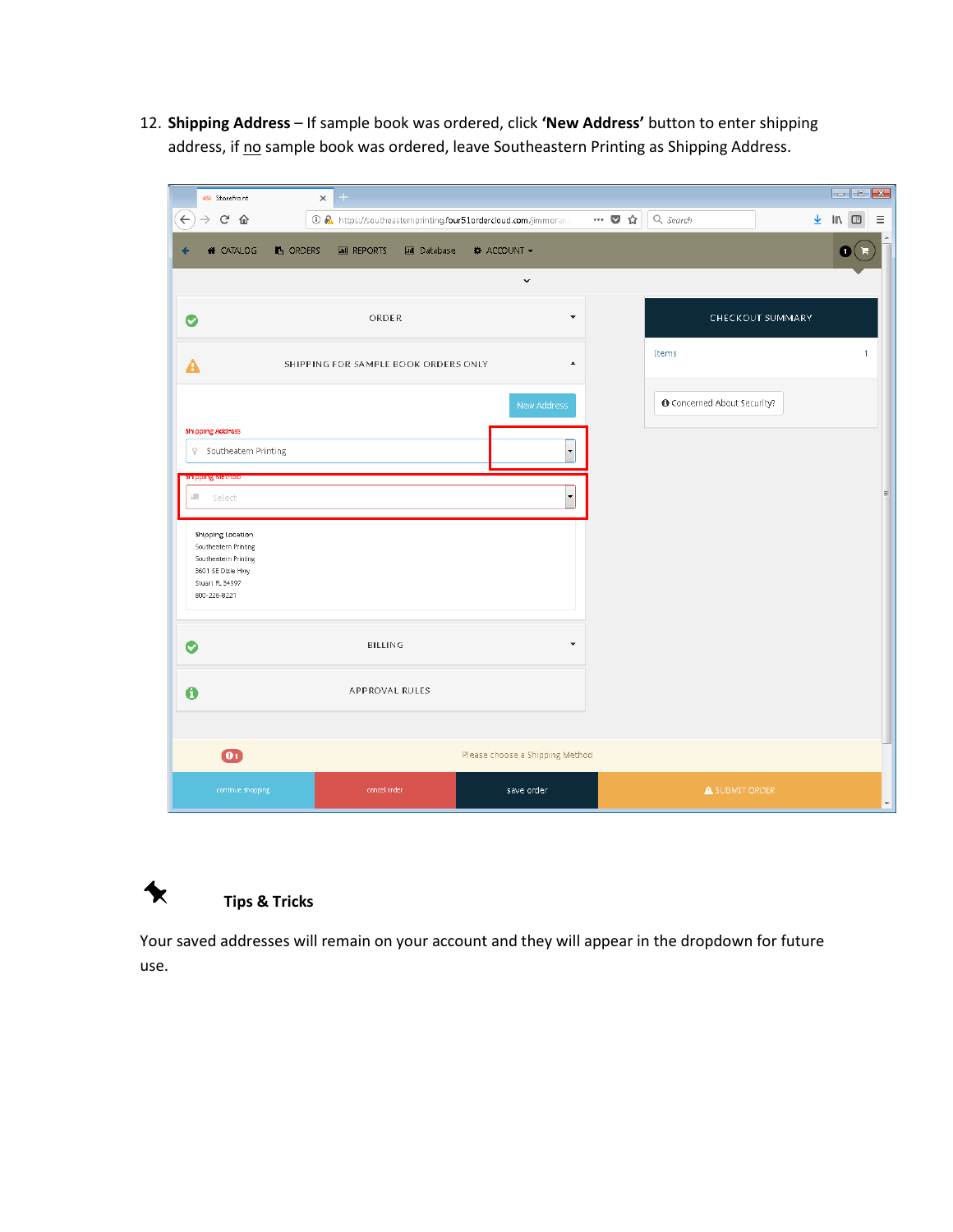13. **Shipping Method** – If no samples book was ordered, please select **'No Sample Books Ordered'** from the **'Shipping Method'** dropdown. If you ordered sample books, please select **'UPS Ground'**.

| 451 Storefront                                                               | $+$<br>$\times$                                                             |                                         |                                                                        |                                    | $\begin{array}{ c c c c c }\hline \multicolumn{1}{ c }{\textbf{}} & \multicolumn{1}{ c }{\textbf{}} & \multicolumn{1}{ c }{\textbf{}} \end{array}$ |
|------------------------------------------------------------------------------|-----------------------------------------------------------------------------|-----------------------------------------|------------------------------------------------------------------------|------------------------------------|----------------------------------------------------------------------------------------------------------------------------------------------------|
| $\leftarrow$<br>$\rightarrow$ $C$ $\hat{\omega}$                             | $\odot$ $\odot$ https://southeasternprinting.four51ordercloud.com/jimmorana |                                         | $\cdots \; \pmb{\triangledown} \; \stackrel{.}{\sim} \; \qquad \qquad$ | Q Search                           | $\qquad \qquad \blacksquare$<br>业<br>$\equiv$                                                                                                      |
| <b>A</b> CATALOG<br>$\leftarrow$                                             | <b>B</b> ORDERS<br><b>M</b> REPORTS<br><b>III</b> Database                  | <b># ACCOUNT -</b>                      |                                                                        |                                    |                                                                                                                                                    |
|                                                                              | ORDER                                                                       | $\checkmark$<br>$\overline{\mathbf{v}}$ |                                                                        |                                    | CHECKOUT SUMMARY                                                                                                                                   |
| ◎                                                                            |                                                                             |                                         |                                                                        |                                    |                                                                                                                                                    |
| Δ                                                                            | SHIPPING FOR SAMPLE BOOK ORDERS ONLY                                        | $\blacktriangle$                        |                                                                        | Items                              | $\overline{1}$                                                                                                                                     |
|                                                                              |                                                                             | New Address                             |                                                                        | <b>O</b> Concerned About Security? |                                                                                                                                                    |
| <b>Shipping Address</b>                                                      |                                                                             |                                         |                                                                        |                                    |                                                                                                                                                    |
| 9 Southeatern Printing                                                       |                                                                             | $\overline{\phantom{a}}$                |                                                                        |                                    |                                                                                                                                                    |
| <b>Shipping Method</b>                                                       |                                                                             |                                         |                                                                        |                                    |                                                                                                                                                    |
| du select                                                                    |                                                                             |                                         |                                                                        |                                    |                                                                                                                                                    |
| No Sample Books Ordered<br>UPS Ground                                        |                                                                             |                                         |                                                                        |                                    |                                                                                                                                                    |
| Southeatern Printing<br>3601 SE Dixie Hwy<br>Stuart FL 34997<br>800-226-8221 |                                                                             |                                         |                                                                        |                                    |                                                                                                                                                    |
|                                                                              |                                                                             |                                         |                                                                        |                                    |                                                                                                                                                    |
| Ø                                                                            | BILLING                                                                     | $\overline{\mathbf{v}}$                 |                                                                        |                                    |                                                                                                                                                    |
| $\mathbf 0$                                                                  | APPROVAL RULES                                                              |                                         |                                                                        |                                    |                                                                                                                                                    |
|                                                                              |                                                                             |                                         |                                                                        |                                    |                                                                                                                                                    |
| $\bullet$                                                                    |                                                                             | Please choose a Shipping Method         |                                                                        |                                    |                                                                                                                                                    |
| continue shopping                                                            | cancel order                                                                | save order                              |                                                                        | A SUBMIT ORDER                     |                                                                                                                                                    |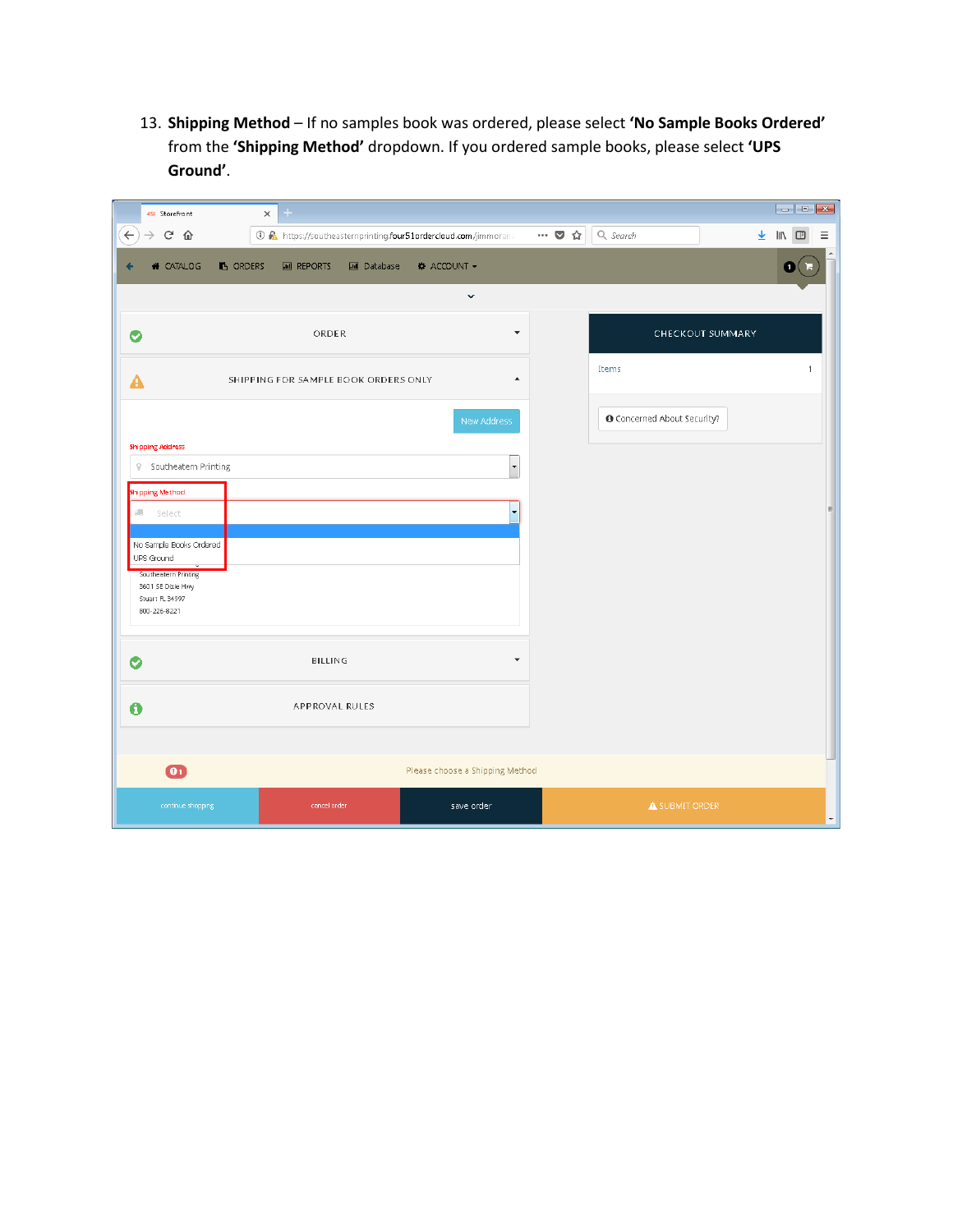14. Click the **'SUBMIT ORDER'** button to process your order.

**Important Note:** Orders go through an approval process, once order(s) is approved your order will move to production.

| 451 Storefront                                                                                                            | $+$<br>$\times$                                                        |                                    |       |                                                          |                          |
|---------------------------------------------------------------------------------------------------------------------------|------------------------------------------------------------------------|------------------------------------|-------|----------------------------------------------------------|--------------------------|
| $\leftarrow$<br>$\rightarrow$ $C$ $\hat{\omega}$                                                                          | <b>1 2</b> https://southeasternprinting.four51ordercloud.com/jimmorana |                                    | … ◎ ☆ | Q Search                                                 | 业<br>$\equiv$            |
| <b>A</b> CATALOG<br><b>B</b> ORDERS                                                                                       | <b>III</b> REPORTS<br><b>III</b> Database                              | <b># ACCOUNT -</b><br>$\checkmark$ |       |                                                          |                          |
| Ø                                                                                                                         | ORDER                                                                  | $\overline{\mathbf{v}}$            |       |                                                          | CHECKOUT SUMMARY         |
| ◎                                                                                                                         | SHIPPING FOR SAMPLE BOOK ORDERS ONLY                                   | $\blacktriangle$                   |       | Items                                                    | $\mathbf{1}$             |
| <b>Shipping Address</b>                                                                                                   |                                                                        | New Address                        |       | $\boxdot$ Email Address                                  |                          |
| 9 Southeatern Printing                                                                                                    |                                                                        | $\overline{\phantom{a}}$           |       | Send a copy of the order details to above email address. |                          |
| <b>Shipping Method</b>                                                                                                    |                                                                        |                                    |       | <b>O</b> Concerned About Security?                       |                          |
| No Sample Books Ordered                                                                                                   |                                                                        | $\cdot$                            |       |                                                          | $\equiv$                 |
| Shipping Location<br>Southeatern Printing<br>Southeatern Printing<br>3601 SE Dixie Hwy<br>Stuart FL 34997<br>800-226-8221 |                                                                        |                                    |       |                                                          |                          |
| Ø                                                                                                                         | <b>BILLING</b>                                                         | $\overline{\mathbf{v}}$            |       |                                                          |                          |
| $\bullet$                                                                                                                 | APPROVAL RULES                                                         |                                    |       |                                                          |                          |
|                                                                                                                           |                                                                        |                                    |       |                                                          |                          |
| continue shopping                                                                                                         | cancel order                                                           | save order                         |       | SUBMIT ORDER                                             | $\overline{\phantom{a}}$ |